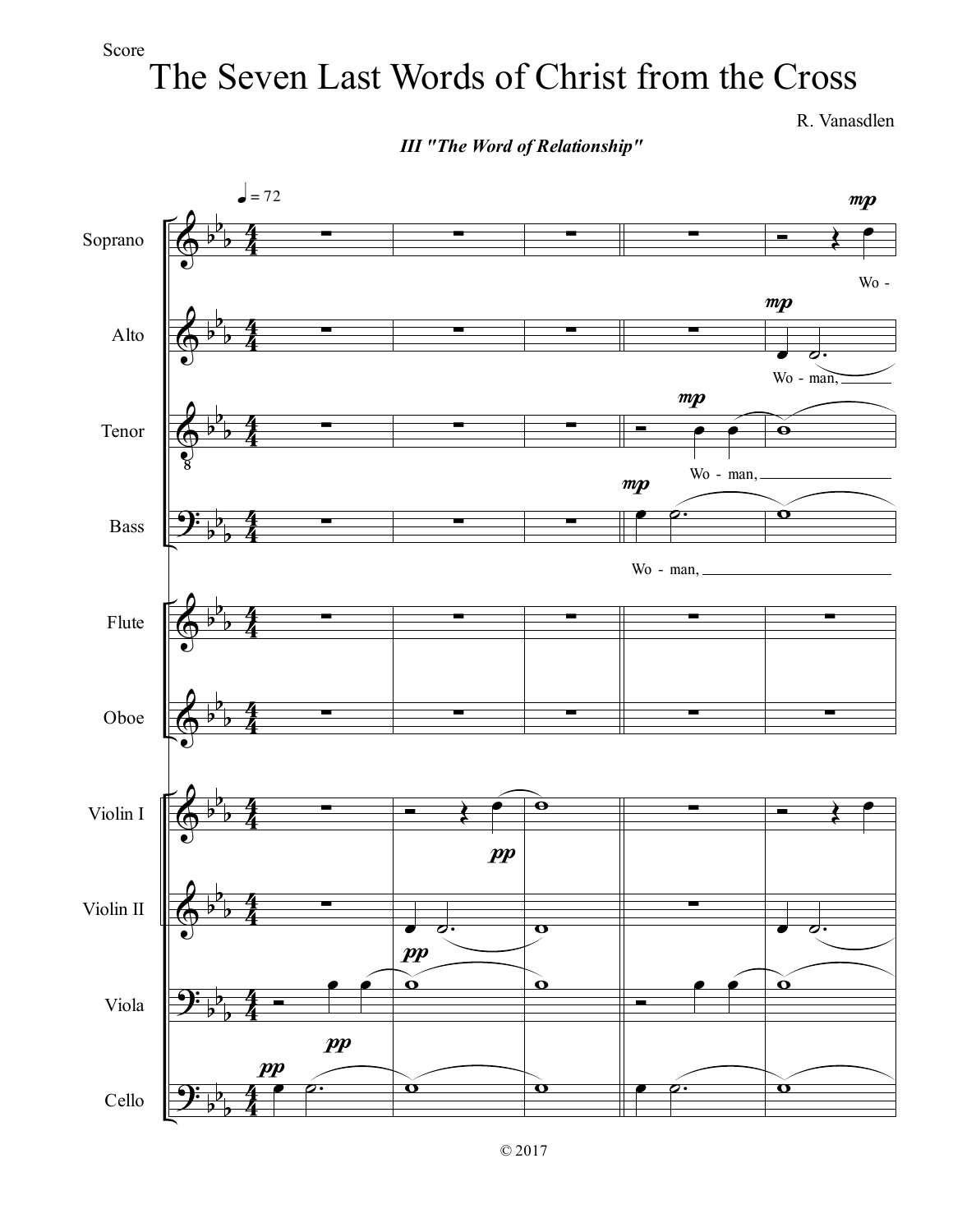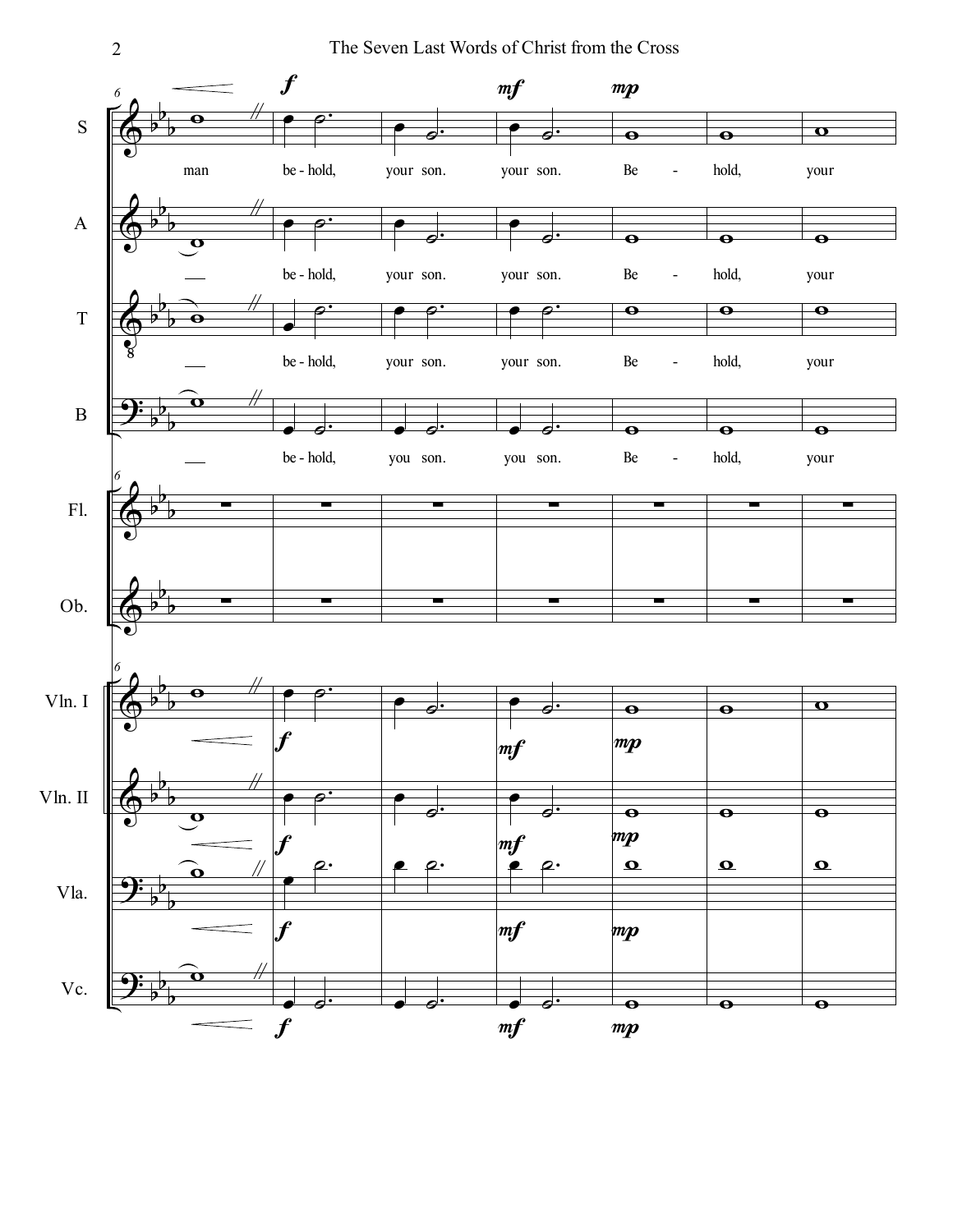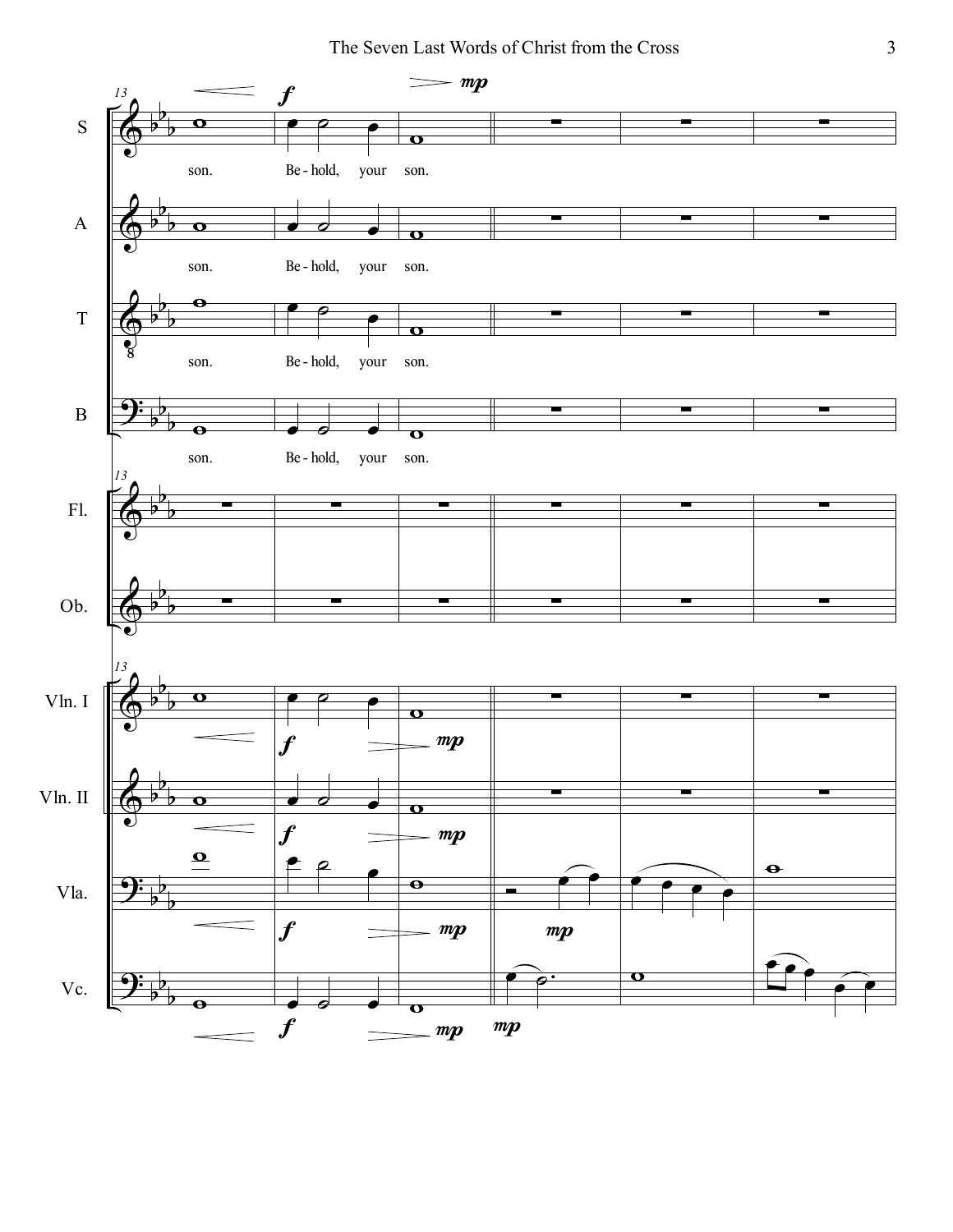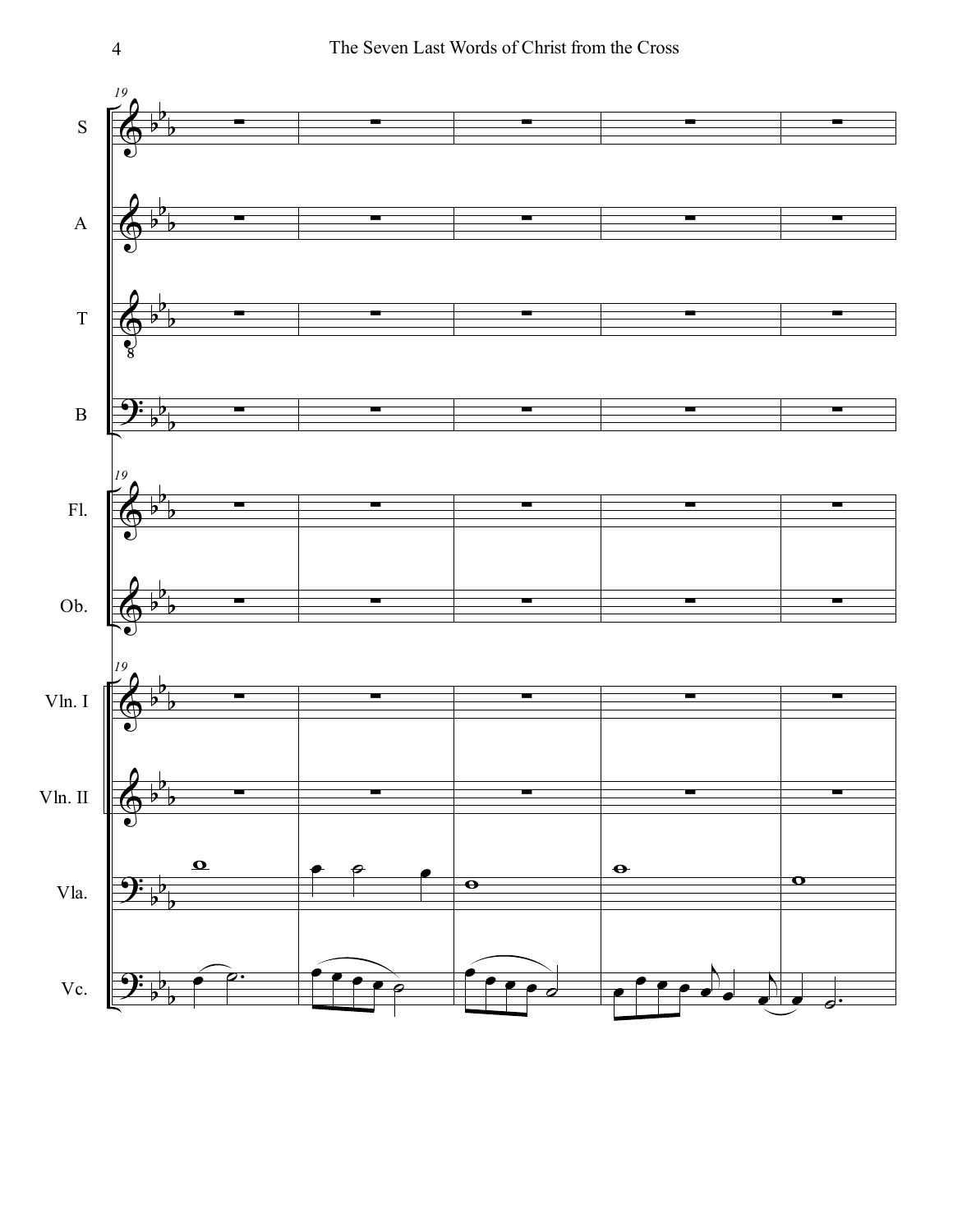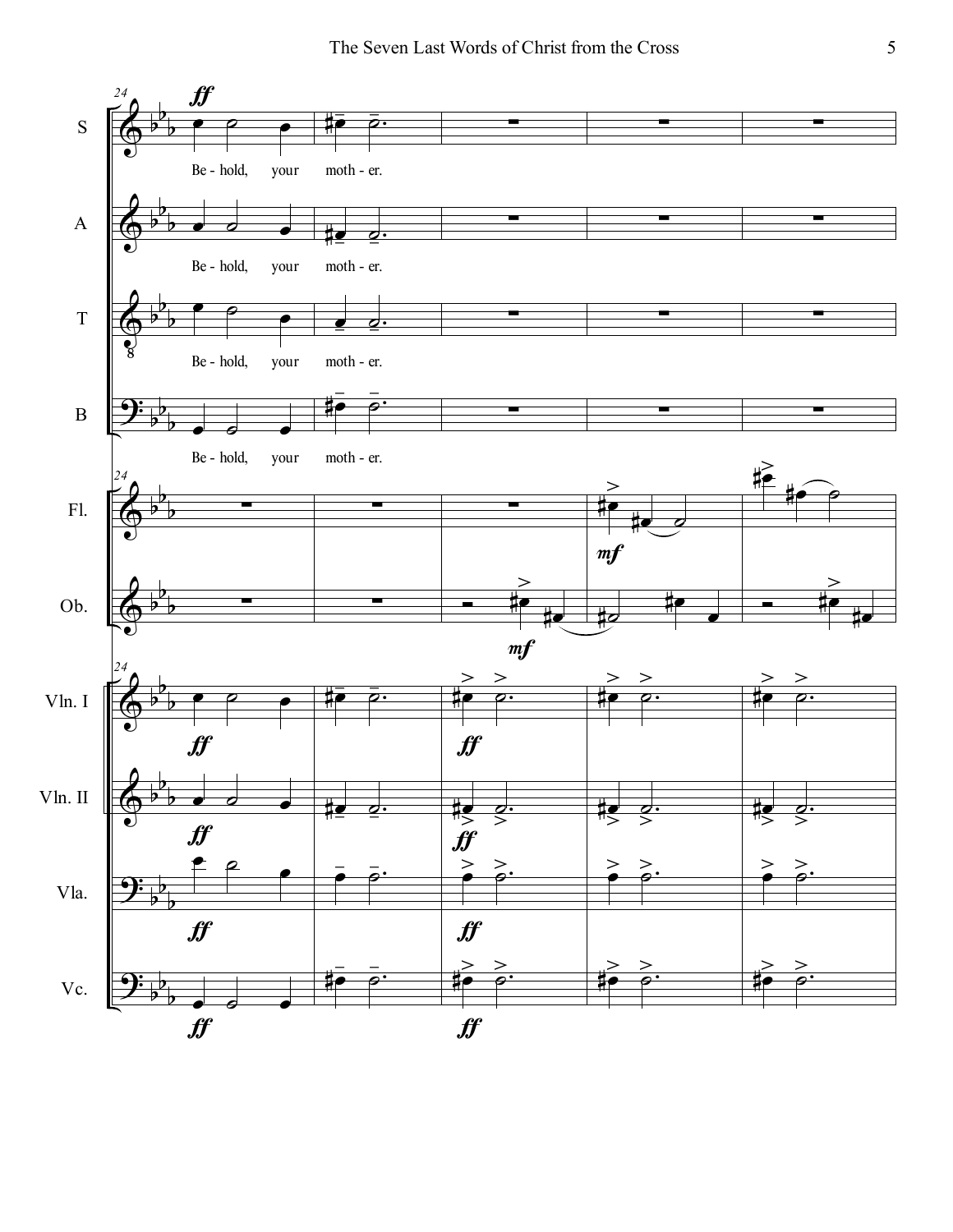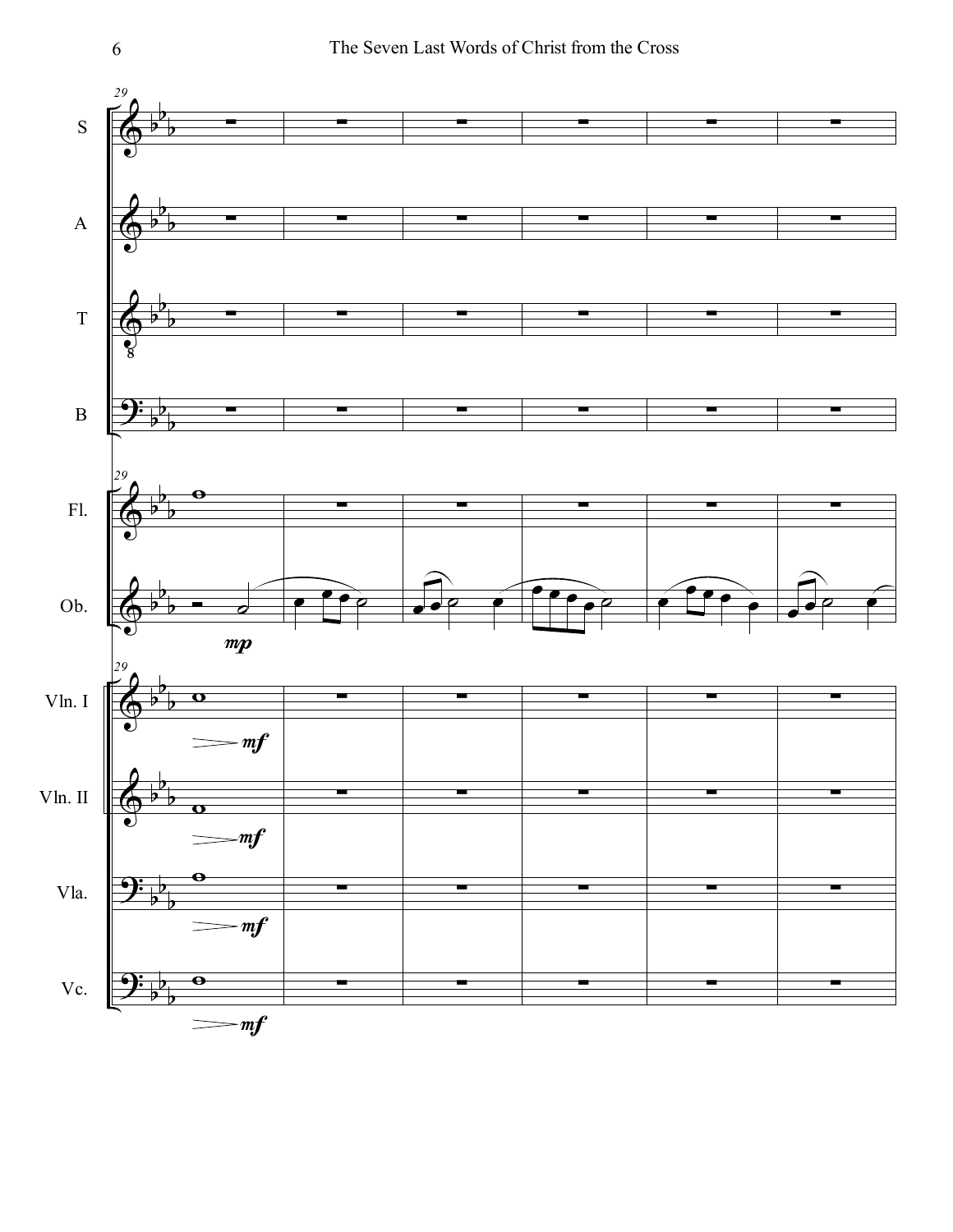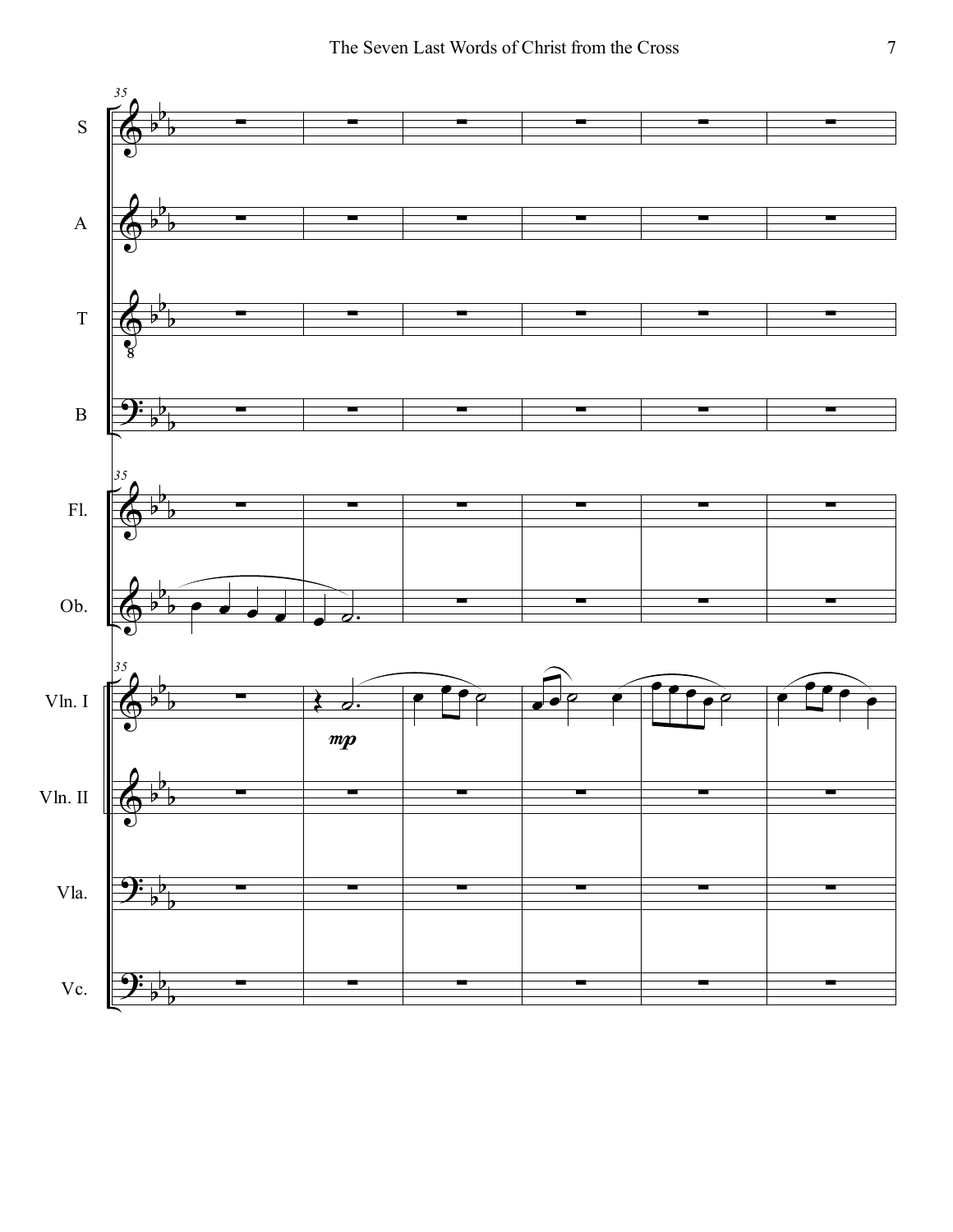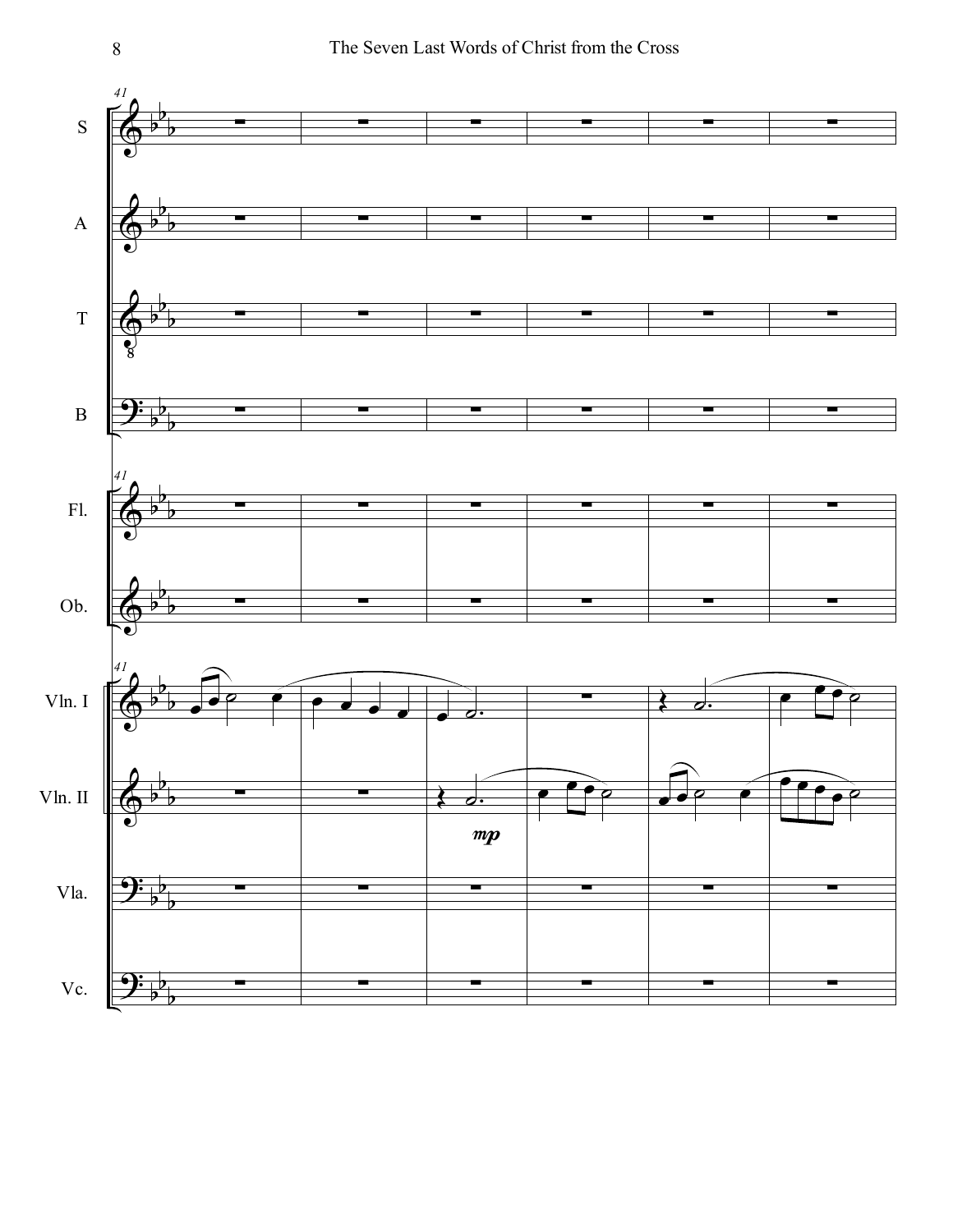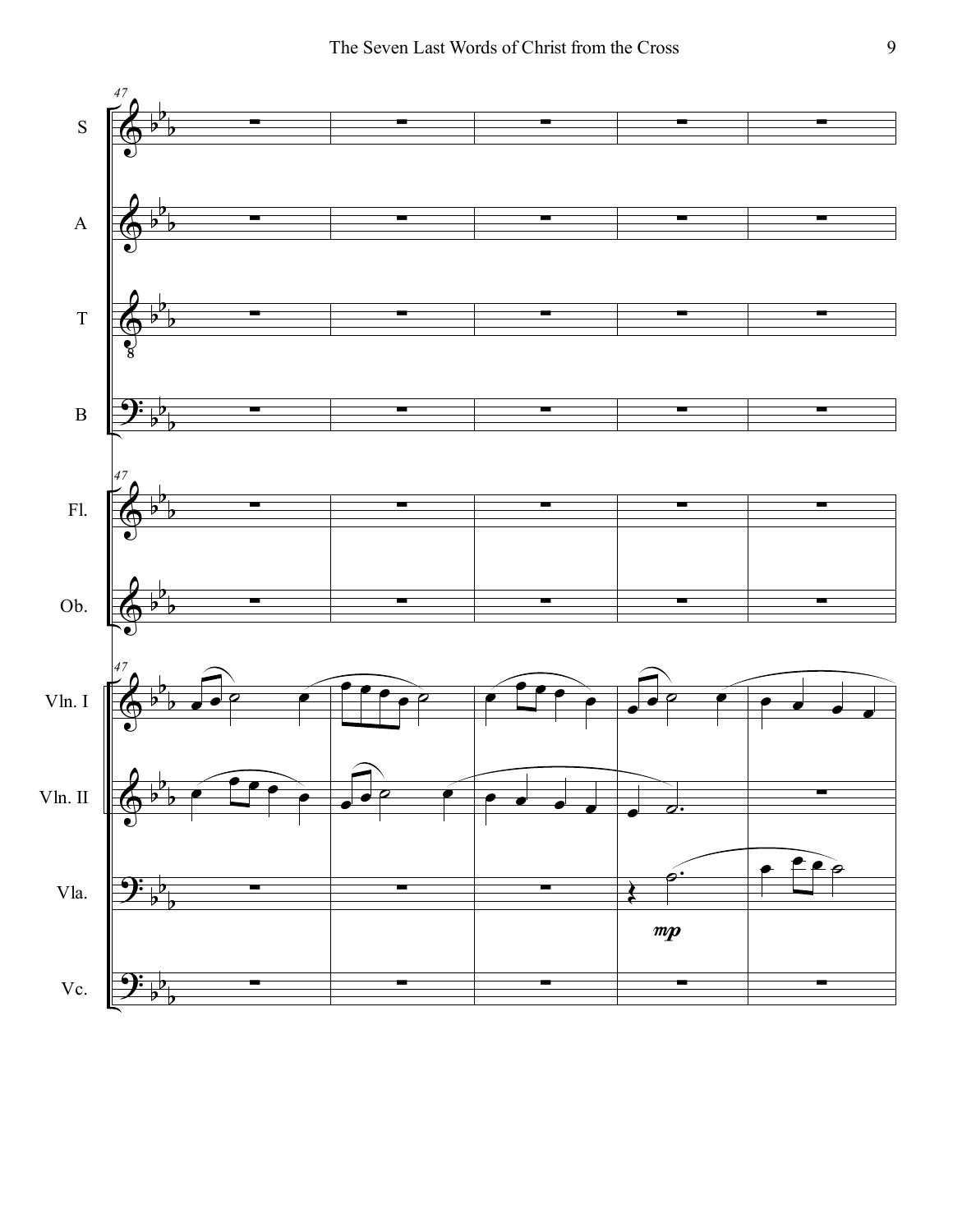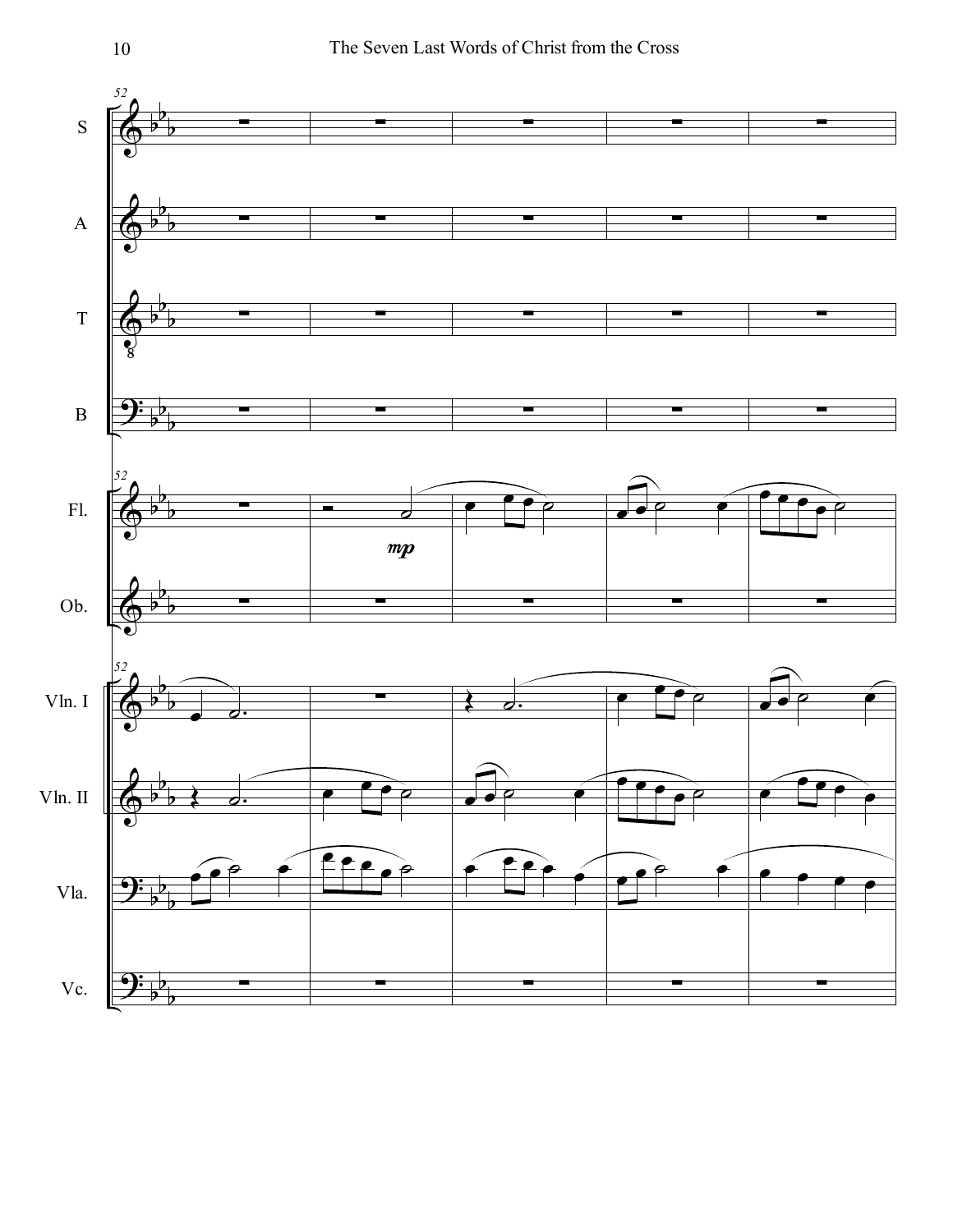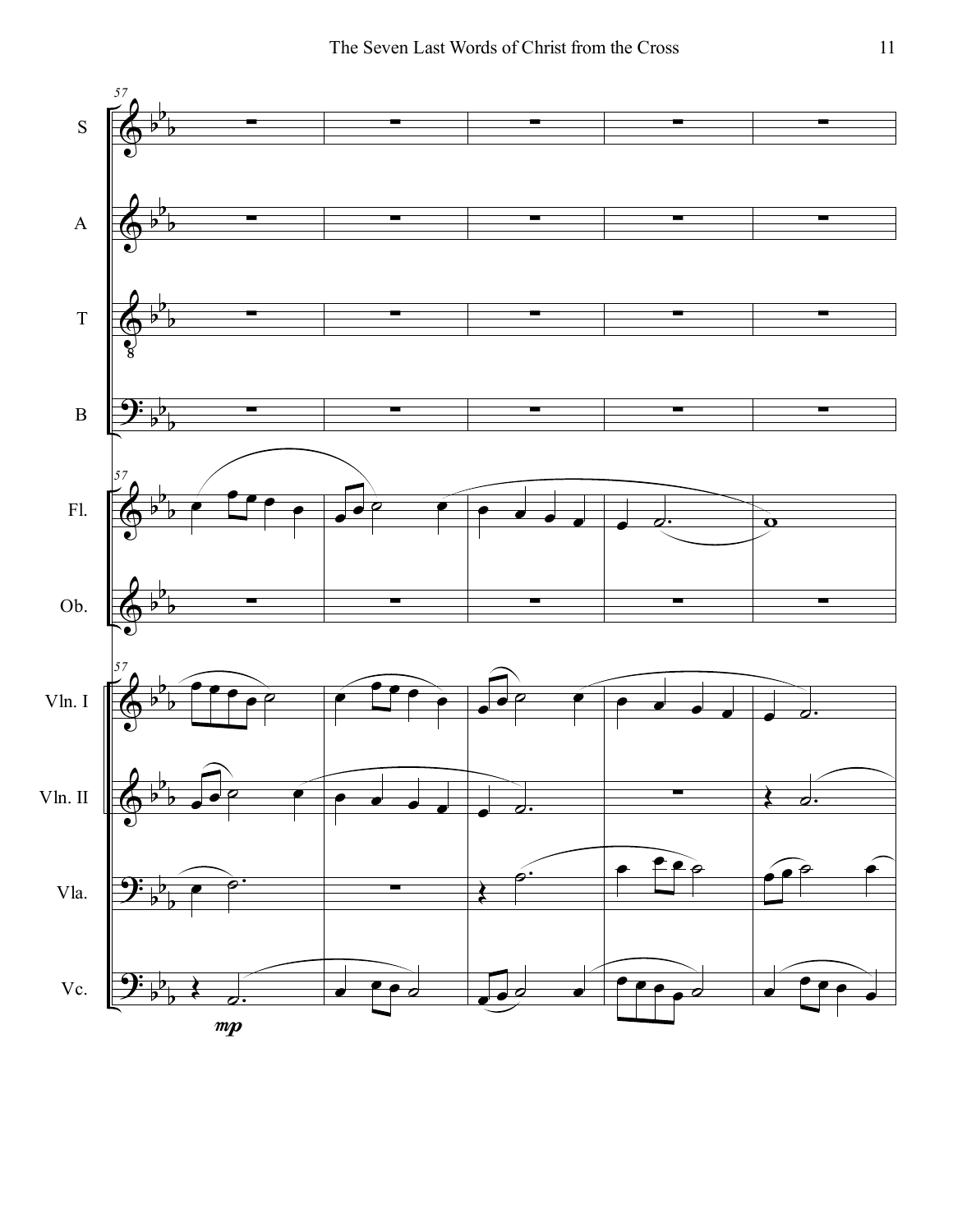![](_page_11_Figure_0.jpeg)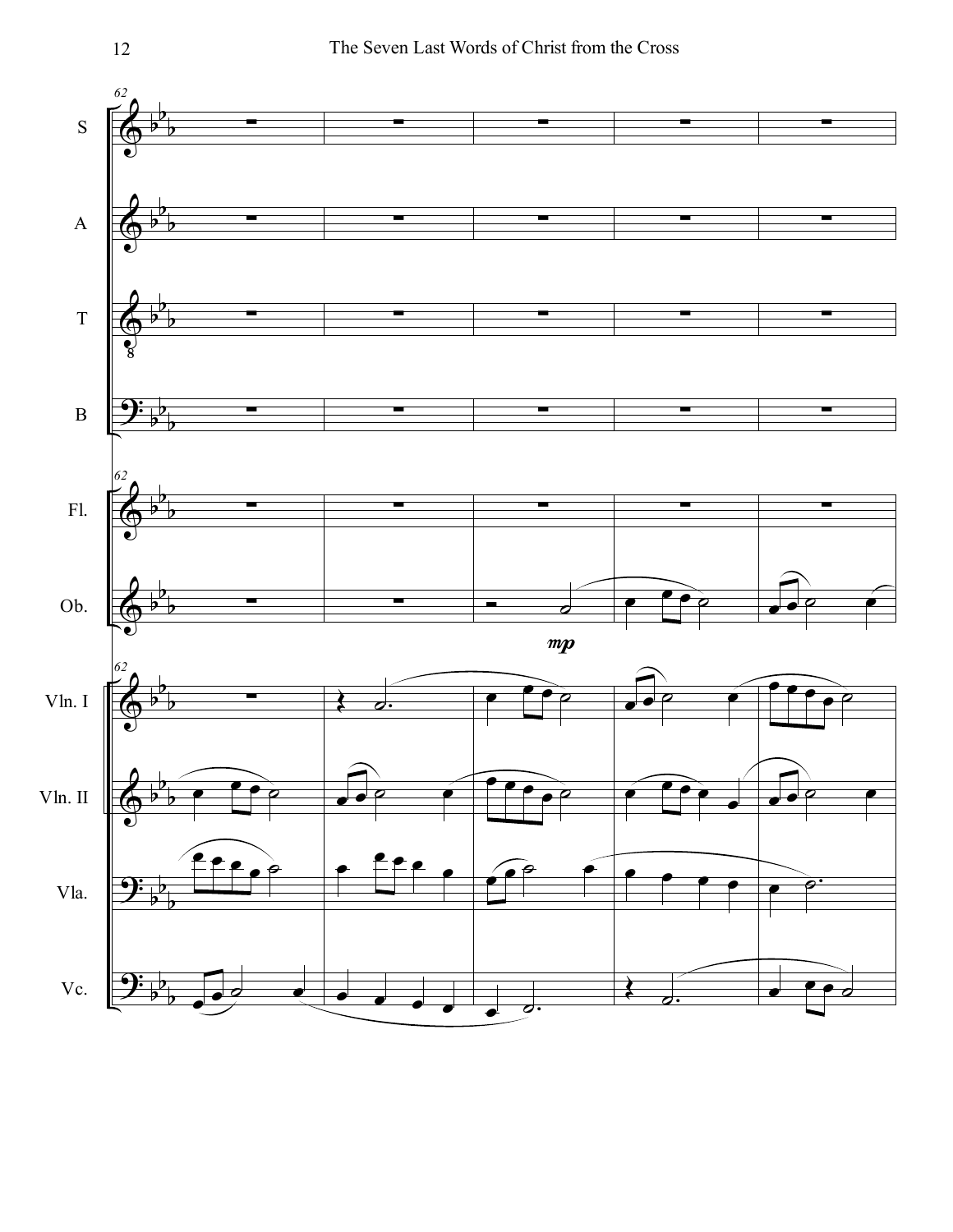![](_page_12_Figure_1.jpeg)